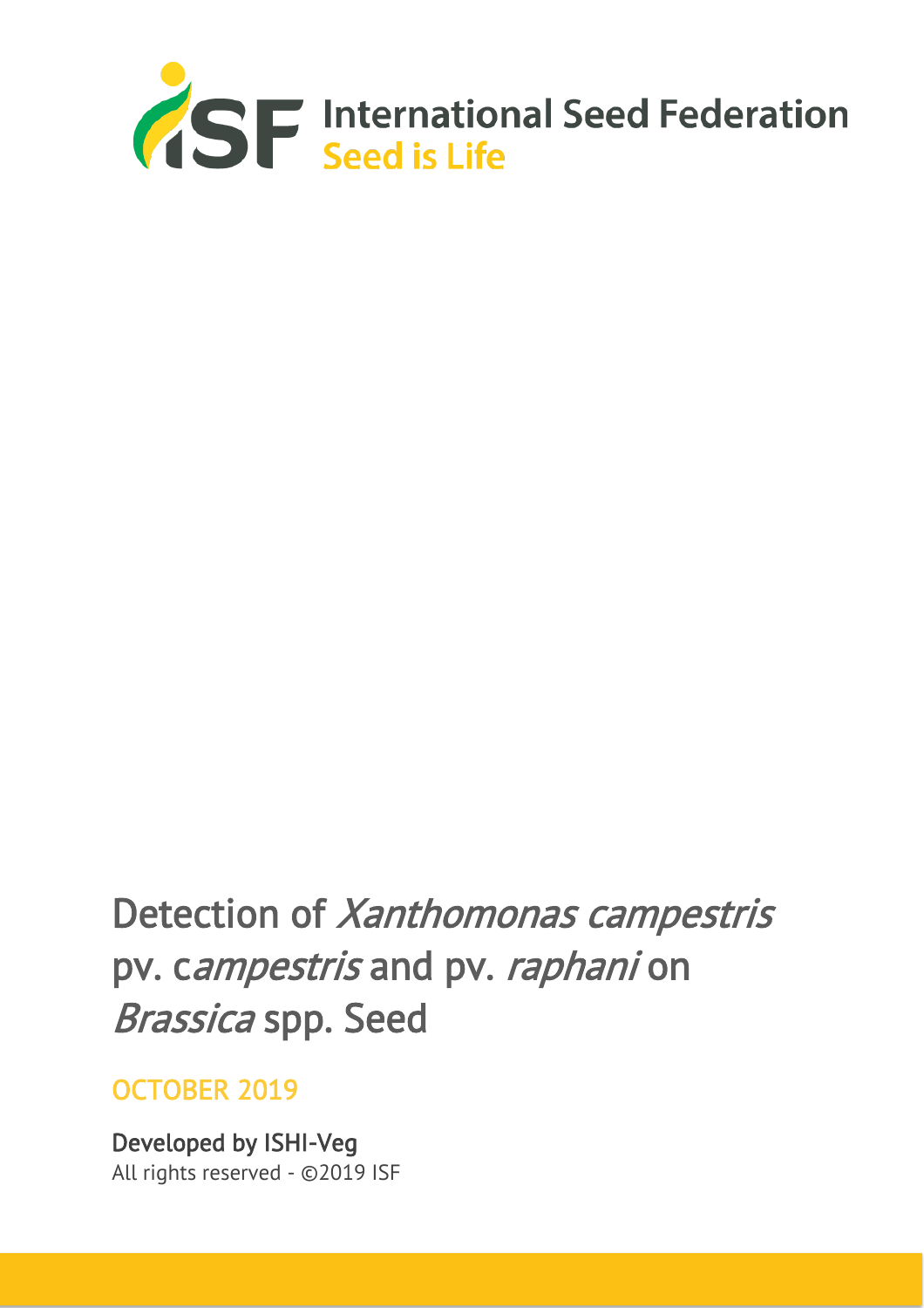

# Detection of Xanthomonas campestris pv. campestris and pv. raphani on Brassica spp. Seed.

**Crop:** Brassica spp.

Pathogen(s): Xanthomonas campestris pv. campestris and Xanthomonas campestris pv. raphani

Revision history: Version 6.2, October 2019

#### PRINCIPLE

Detection of viable Xanthomonas campestris pv. campestris (Xcc) and Xanthomonas campestris pv. raphani (Xcr) bacteria is typically assessed by dilution plating on two semi-selective media (mFS and mCS20ABN). Extraction of bacteria from the surface and the funiculus of the seed is enhanced by soaking. Suspect bacterial colonies are then confirmed by a pathogenicity assay.

A seed extract qPCR assay (SE-qPCR) may be used as a pre-screen. The test is complete if no Xcc or Xcr is detected and the seed lot is considered healthy. However, as qPCR detects both infectious and non-infectious bacterial particles as well as viable and non-viable bacterial DNA, a positive pre-screen SE-qPCR is followed sequentially by dilution plating and a pathogenicity assay to determine the presence of viable and pathogenic Xcc or Xcr.

After dilution plating, a TaqMan PCR may be used for identification of the suspect bacterial colonies. The test is complete if no Xcc or Xcr bacteria are detected. A positive TaqMan PCR must be followed with a pathogenicity assay to determine if the suspect Xcc or Xcr isolate is pathogenic or not. The full method process workflow is presented in Figure 1.



Figure 1: Method process workflow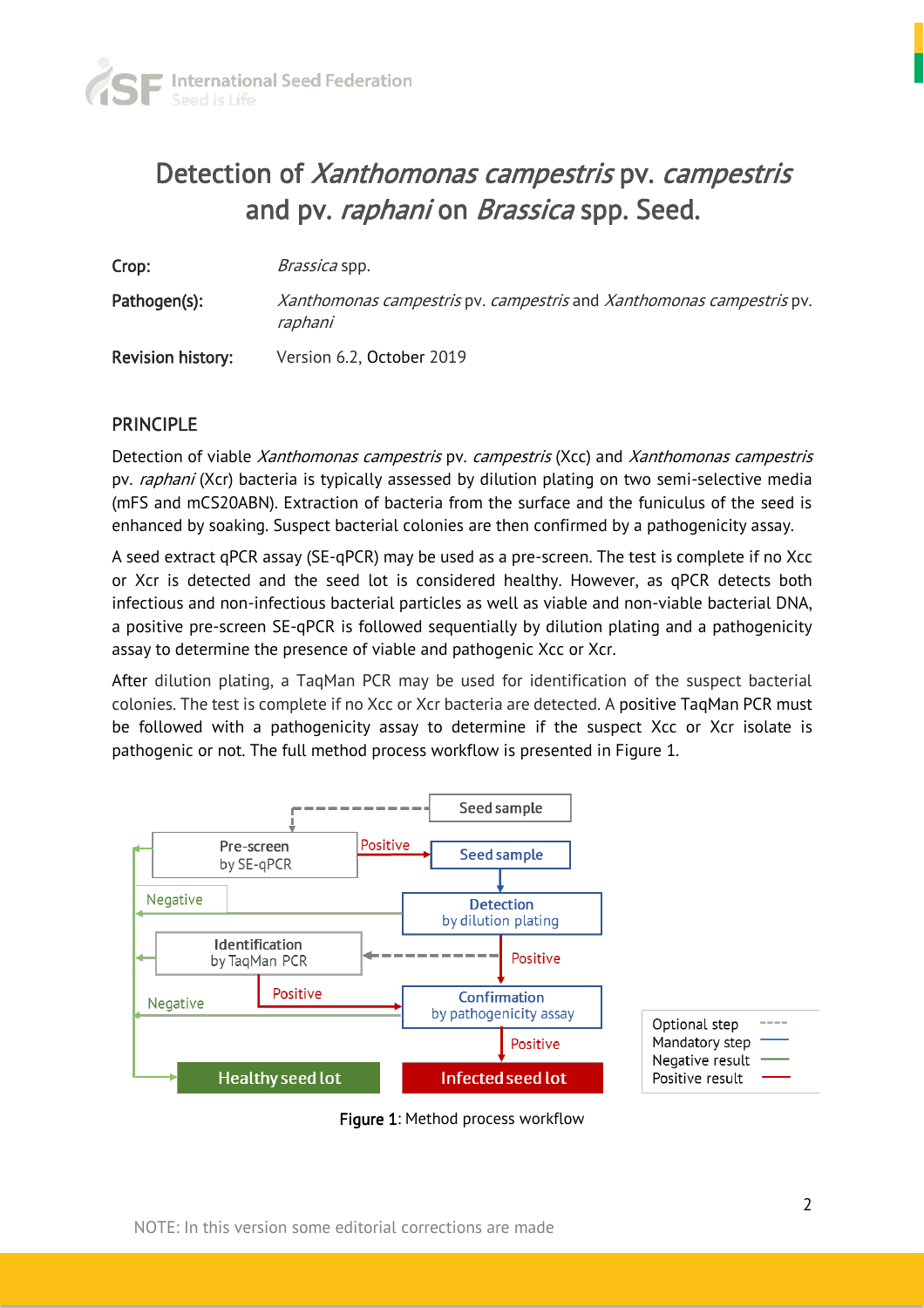

#### METHOD VALIDATION

The test for detecting Xcc and Xcr on Brassica spp. seed is an ISTA Rule (7-019a) [\(https://www.seedtest.org/en/seed-health-methods-\\_content---1--1452.html\)](https://www.seedtest.org/en/seed-health-methods-_content---1--1452.html). It is also an NSHS Standard A [\(https://seedhealth.org/seed-health-testing-methods/\)](https://seedhealth.org/seed-health-testing-methods/).

An optional pre-screen using a bio-PCR assay and gel-based PCRs for suspect colony identification were also validated in previous versions of the method. In this version only the seed extract qPCR and the TaqMan PCR assays, respectively are included in the method.

The method is validated using cabbage seed. The pathogenicity assay was only validated for Xcc and not for Xcr.

#### RESTRICTIONS ON USE

As the test has been validated only for cabbage seed it is the responsibility of the user to determine empirically if the method detects Xcc and Xcr in other *Brassica* spp. seed.

This test method is suitable for untreated seed.

This test method has not been validated for seed treated with protective chemicals or biological substances. If a user chooses to test treated seed using this method, it is the responsibility of the user to determine empirically (through analysis, sample spiking, or experimental comparisons) whether the protective chemicals or biological substances have an effect on the method results.

This test method is not suitable for seed treated using physical techniques (such as hot water) with the aim of disinfestation/disinfection. A test for detecting Xcc and Xcr in disinfested/disinfected Brassica spp. seed is available as ISTA Rule (7-019b) [\(https://www.seedtest.org/en/seed-health-methods-\\_content---1--1452.html\)](https://www.seedtest.org/en/seed-health-methods-_content---1--1452.html).

#### METHOD EXECUTION

To ensure process standardization and valid results, it is strongly recommended to follow the best practices developed by ISHI-Veg for PCR and Dilution Plating Assays in Seed Health Tests (see [https://www.worldseed.org/our-work/phytosanitary-matters/seed-health/ishi-veg-method](https://www.worldseed.org/our-work/phytosanitary-matters/seed-health/ishi-veg-method-development/)[development/\)](https://www.worldseed.org/our-work/phytosanitary-matters/seed-health/ishi-veg-method-development/).

#### SAMPLE AND SUB-SAMPLE SIZE

The recommended minimum sample size is 30,000 seeds with a maximum sub-sample size of 10,000 seeds.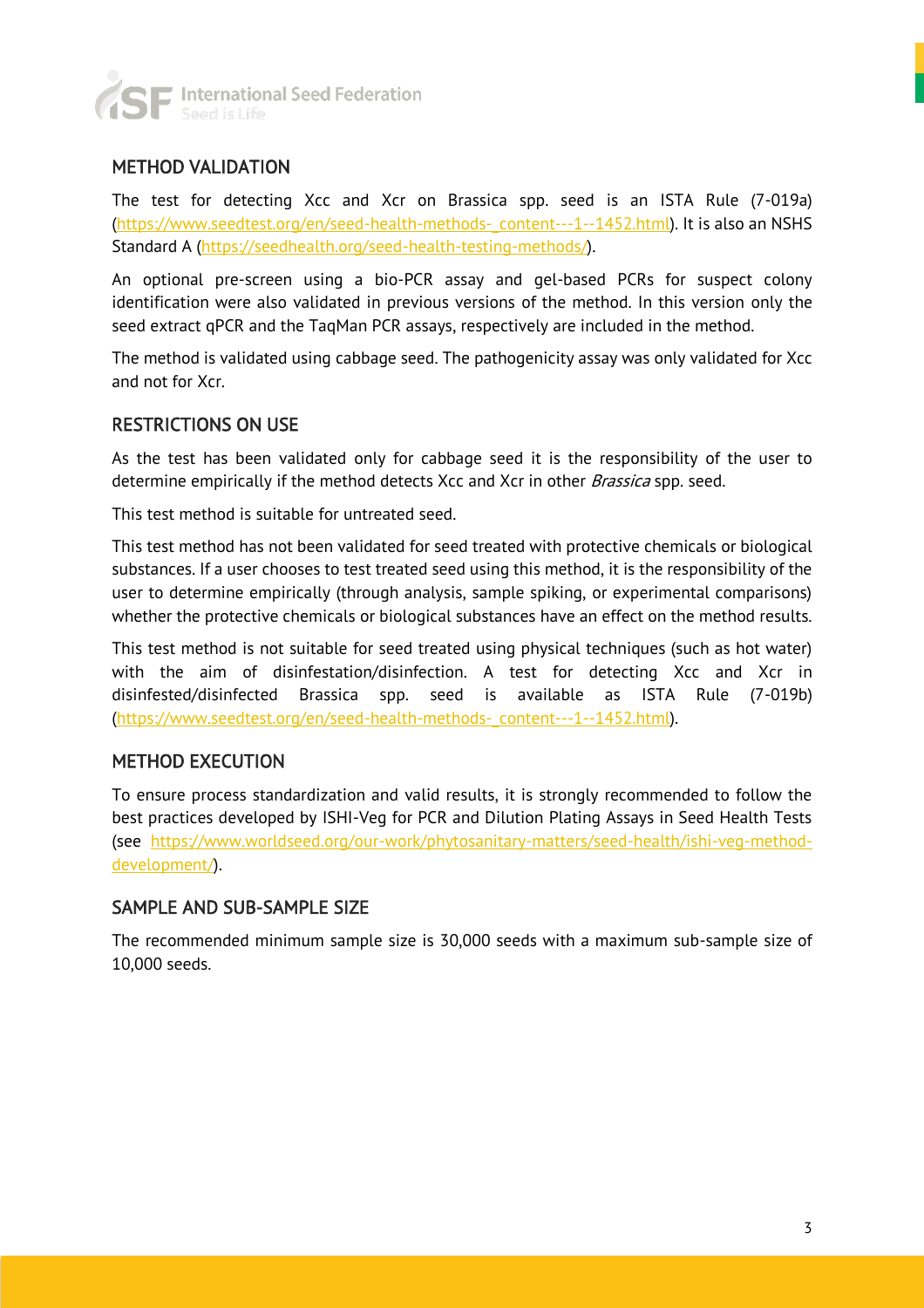

# Protocol for detecting Xanthomonas campestris pv. campestris and pv. raphani on Brassica spp. Seed

An extended version of this protocol is available on ISTA's website: ISTA 7-019a: Detection of Xanthomonas campestris pv. campestris in Brassica spp. seed [\(https://www.seedtest.org/en/seed-health-methods-\\_content---1--1452.html\)](https://www.seedtest.org/en/seed-health-methods-_content---1--1452.html).

### SAMPLE PREPARATION

#### **Material**

| Conical flasks or equivalent                                        | Orbital shaker |
|---------------------------------------------------------------------|----------------|
| 0.85% NaCl (w/v) with 0.02% Tween™ 20 (v/v) added after autoclaving |                |

#### 1. Extraction

- 1.1. Suspend each subsample of seeds in pre-chilled  $(2-4\degree C)$  sterile 0.85% (w/v) NaCl with 0.02% (v/v) Tween™ 20 in a conical flask or equivalent. The volume of NaCl should be adjusted according to the number of seeds used (use 10 mL of buffer for 1,000 seeds).
- 1.2. Shake on an orbital shaker set at 100–125 rpm for 2.5 h at room temperature (20–25°C).
- 1.3. Shake flasks to mix prior to further processing.
- 1.4. Proceed with the Seed-Extract qPCR or dilution plating.

# SEED-EXTRACT qPCR

#### **Material**

| TaqMan PCR mix, primers and equipment                     | ' Controls |
|-----------------------------------------------------------|------------|
| DNA isolation kit e.g. Qiagen DNeasy Blood and Tissue kit | Centrifuge |

#### Table 1. Controls

| Positive Extraction Control (PEC)       | A. cattleyae OR A. citrulli spike         |
|-----------------------------------------|-------------------------------------------|
| Internal Amplification Control (IAC)    | A. cattleyae OR A. citrulli spike         |
| Negative Process Control (NPC)          | Seed extract from healthy seeds or buffer |
| Positive Amplification Control 1 (PAC1) | Xcc DNA                                   |
| Positive Amplification Control 2 (PAC2) | Xcr DNA                                   |
| Non Template Control (NTC)              | PCR reaction mix with water               |
| Positive Process Control (PPC)          | Positive seed sample                      |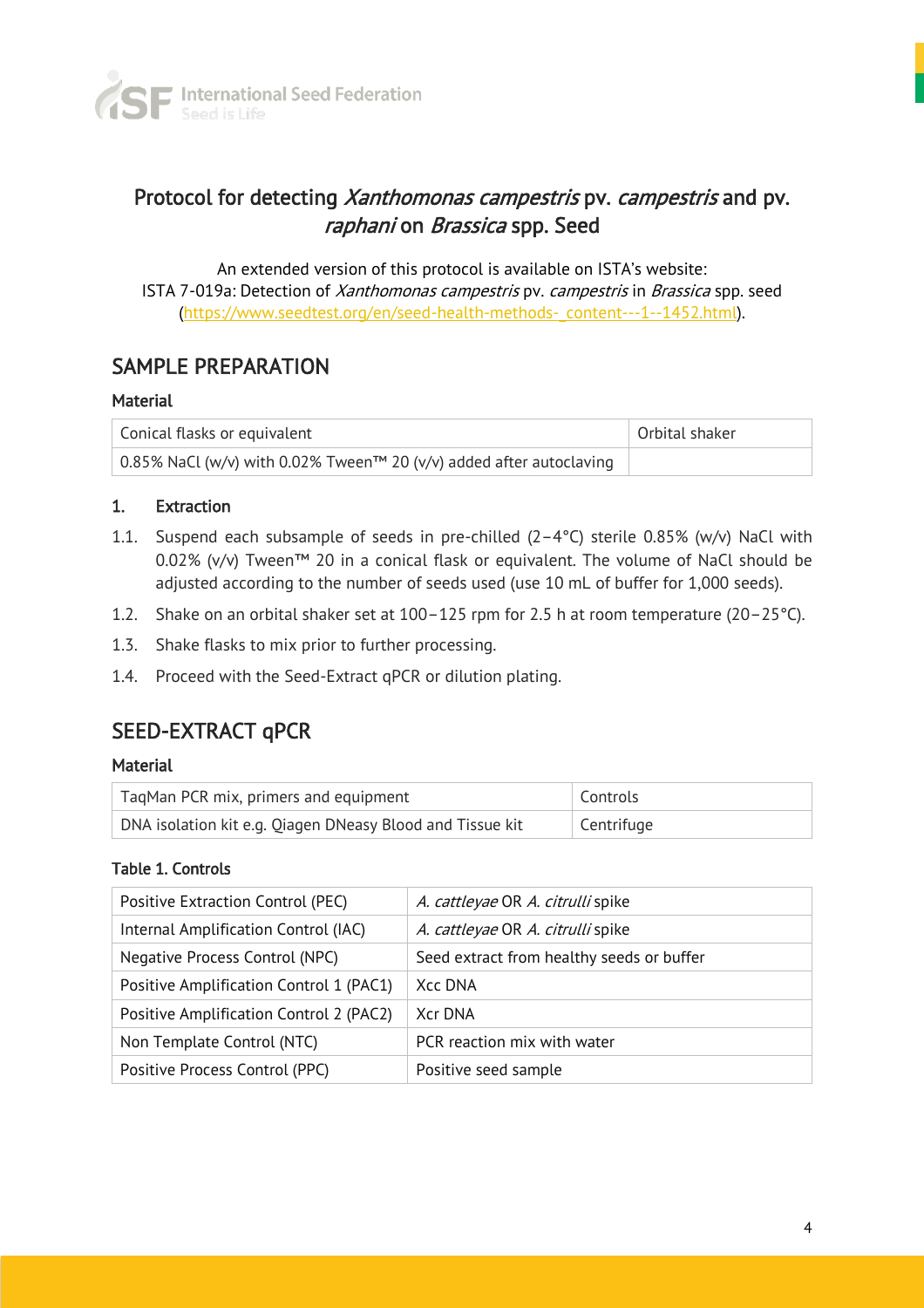

|  |  | Table 2. Primer-sequences and references |  |
|--|--|------------------------------------------|--|
|--|--|------------------------------------------|--|

| <b>Name</b>     | Sequence                                                   | <b>Source</b>            |
|-----------------|------------------------------------------------------------|--------------------------|
| XCC-F           | 5' - GTG CAT AGG CCA CGA TGT TG - 3'                       |                          |
| XCC-R           | 5' - CGG ATG CAG AGC GTC TTA CA - 3'                       | Köhl et al. 2011         |
| XCC-Pr          | 5' - FAM - CAA GCG ATG TAC TGC GGC CGT G - NFQ-MGB - 3'    |                          |
| <b>DLH153-F</b> | 5' – GTA ATT GAT ACC GCA CTG CAA – 3'                      |                          |
| <b>DLH154-R</b> | 5' - CAC CGC TCC AGC CAT ATT - 3'                          | Berg et al. 2006         |
| P7              | 5' - VICrepl - ATG CCG GCG AGT TTC CAC G - BHQ1 - 3'       |                          |
| $Acat2-F$       | $5'$ – TGT AGC GAT CCT TCA CAA G – 3'                      |                          |
| $Acat2-R$       | 5' – TGT CGA TAG ATG CTC ACA AT – 3'                       | Koenraadt et al.<br>2014 |
| Acat1-Pr        | 5' - Texas Red - CTT GCT CTG CTT CTC TAT CAC G - BHQ2 - 3' |                          |
| Contig21-F      | 5' – ACC GAA CAG AGA GTA ATT CTC AAA GAC – 3'              |                          |
| Contig21-R      | 5' - GAG CGT GAT GGC CAA TGC - 3'                          | Sudarshana<br>2010       |
| Contig21-Pr     | 5' - FAM - CAT CGC TTG AGC AGC AA - 3IABkFQ - 3'           |                          |

#### 1. Spiking samples

- 1.1. Transfer 10 mL of seed extract from each subsample into a 15 mL centrifuge tube. Include a seed extract from healthy seeds or buffer without seeds as a Negative Process Control (NPC) (Table 1).
- 1.2. Add a positive extraction control (PEC) spike to all subsamples and the NPC for seed extract qPCR (e.g. 100 µL of A. cattleyae OR A. citrulli stock of OD600 = 0.6) (Table 1).

#### 2. Concentration of bacteria

- 2.1. Centrifuge sample tubes at  $1,200 \times g$  for 5 minutes at room temperature. Carefully transfer the supernatant to a fresh 15 mL tube and discard the pellet.
- 2.2. Centrifuge the supernatant at a minimum of  $3,400 \times g$  for 20 min at room temperature.
- 2.3. Carefully decant as much supernatant as possible without disturbing the pellet.
- 2.4. Use the pellet for the isolation of DNA.

Note: The pellet is not always stable. Take tubes carefully out of the centrifuge.

#### 3. DNA isolation

- 3.1. Re-suspend the bacterial pellet in lysis buffer and extract the bacterial DNA as described in the manual of the DNA extraction kit.
- Note: The assay has been validated with the Qiagen DNeasy Blood and Tissue kit. It is the responsibility of the user to check with an in-lab validation study if the sensitivity and selectivity of the assay is not influenced when using a different DNA isolation kit.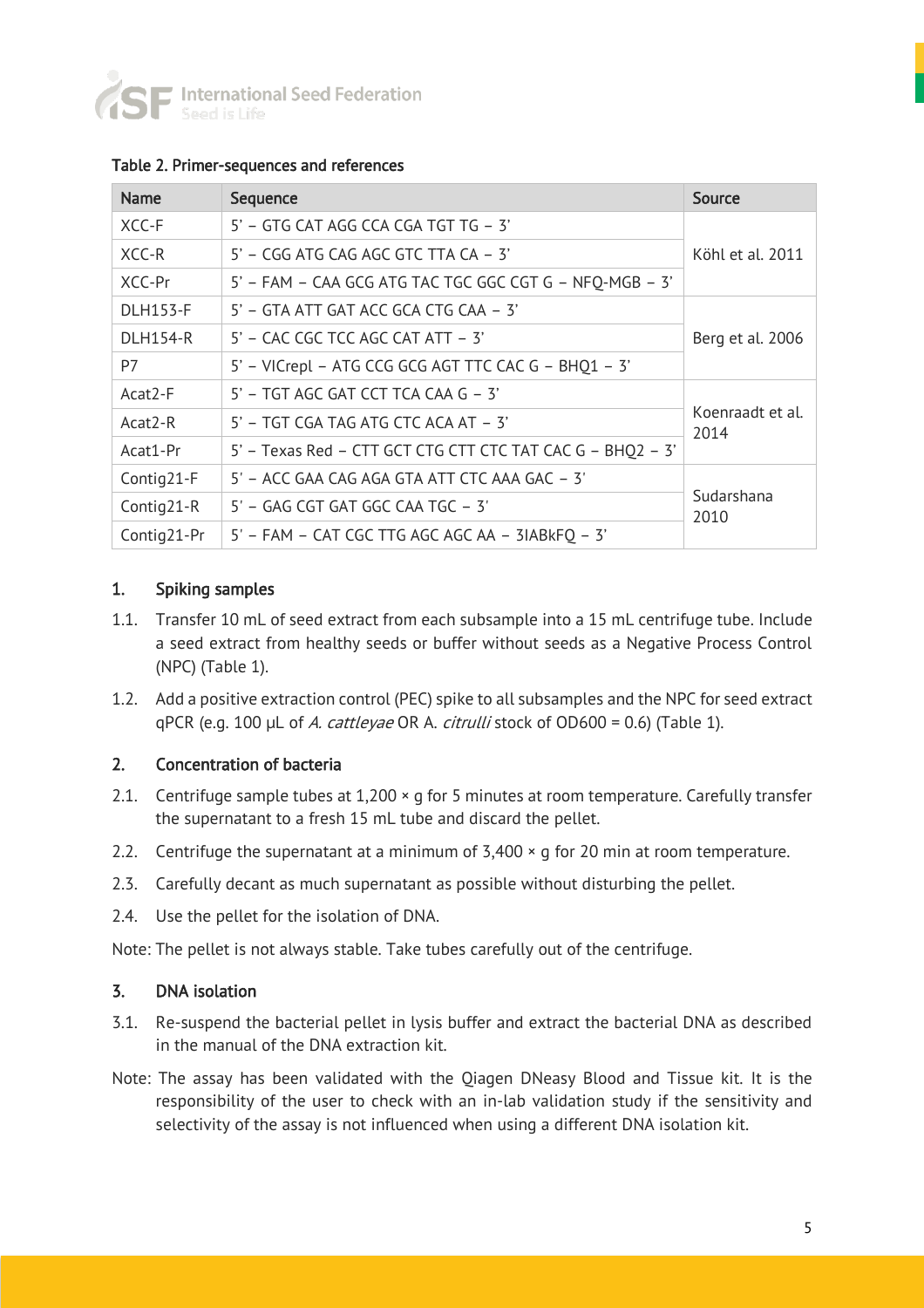

#### 4. TaqMan PCR

Note: Work on ice whenever possible and minimize probes exposure to light.

- 4.1. Use the Xcc primer sets from Köhl et al. (2011) and from Berg et al. (2006) in Table 2.
- 4.2. Include the appropriate primers and probes for the spike used (section 1). To detect the spike A. cattleyae use the primer set from Koenraadt et al. (2014). To detect the spike A. citrulli use the primer set from Sudarshana (2010) (Table 2).
- 4.3. Prepare TaqMan PCR mix (Table 3).
- 4.4. Test each DNA extraction from each subsample in duplicate (technical replicates). Include both Positive Amplification Controls (PAC) and a Non Template Control (NTC) (Table 1).
- 4.5. Cover the plate after adding DNA and perform the TaqMan PCR according to the PCR conditions in Table 4.

Table 3. PCR mix for the SE-qPCR

| Component                             | For 1 reaction (in µL) | <b>Final Concentration</b> |
|---------------------------------------|------------------------|----------------------------|
| PCR grade $H_2O$                      | 9.95                   |                            |
| PerfeCTa Multiplex qPCR ToughMix (5x) | 5.00                   | 1x                         |
| XCC-F (10 µM)                         | 0.75                   | $0.30 \mu M$               |
| $XCC-R (10 \mu M)$                    | 0.75                   | $0.30 \mu M$               |
| $XCC-Pr(10 \mu M)$                    | 0.50                   | $0.20 \mu M$               |
| DLH153-F (10 µM)                      | 0.75                   | $0.30 \mu M$               |
| DLH154-R (10 µM)                      | 0.75                   | $0.30 \mu M$               |
| P7 $(10 \mu M)$                       | 0.50                   | $0.20 \mu M$               |
| Acat2-F or contig21-F (10 $\mu$ M)    | 0.40                   | $0.16 \mu M$               |
| Acat2-R or contig21-R (10 $\mu$ M)    | 0.40                   | $0.16 \mu M$               |
| Acat1-Pr or contig21-Pr (10 µM)       | 0.25                   | $0.10 \mu M$               |
| Sample                                | 5.00                   |                            |
| Total                                 | 25.00                  |                            |

Note: Use of a triplex TaqMan PCR as described in this method is preferred. If, however, the PCR machine used is not appropriate for a triplex, two duplex PCR reactions (target and spike) can be performed, which however will need to be internally validated.

Table 4. PCR conditions SE-qPCR

| <b>Step</b> | <b>Temperature</b> | Duration         |
|-------------|--------------------|------------------|
| hold        | 95°C               | 2 min            |
|             | 95°C               | $15 \text{ sec}$ |
| 40 cycles   | 60°C               | 48 sec           |

#### 5. Interpretation and decisions

Cut-off values need to be determined individually by each laboratory. The cut-off for Acidovorax cattleyae is set preferably between Cq 28 and 32, and for Acidovorax citrulli below 35.

A cut-off value of Cq 35 for the SE-qPCR was used for the validation study.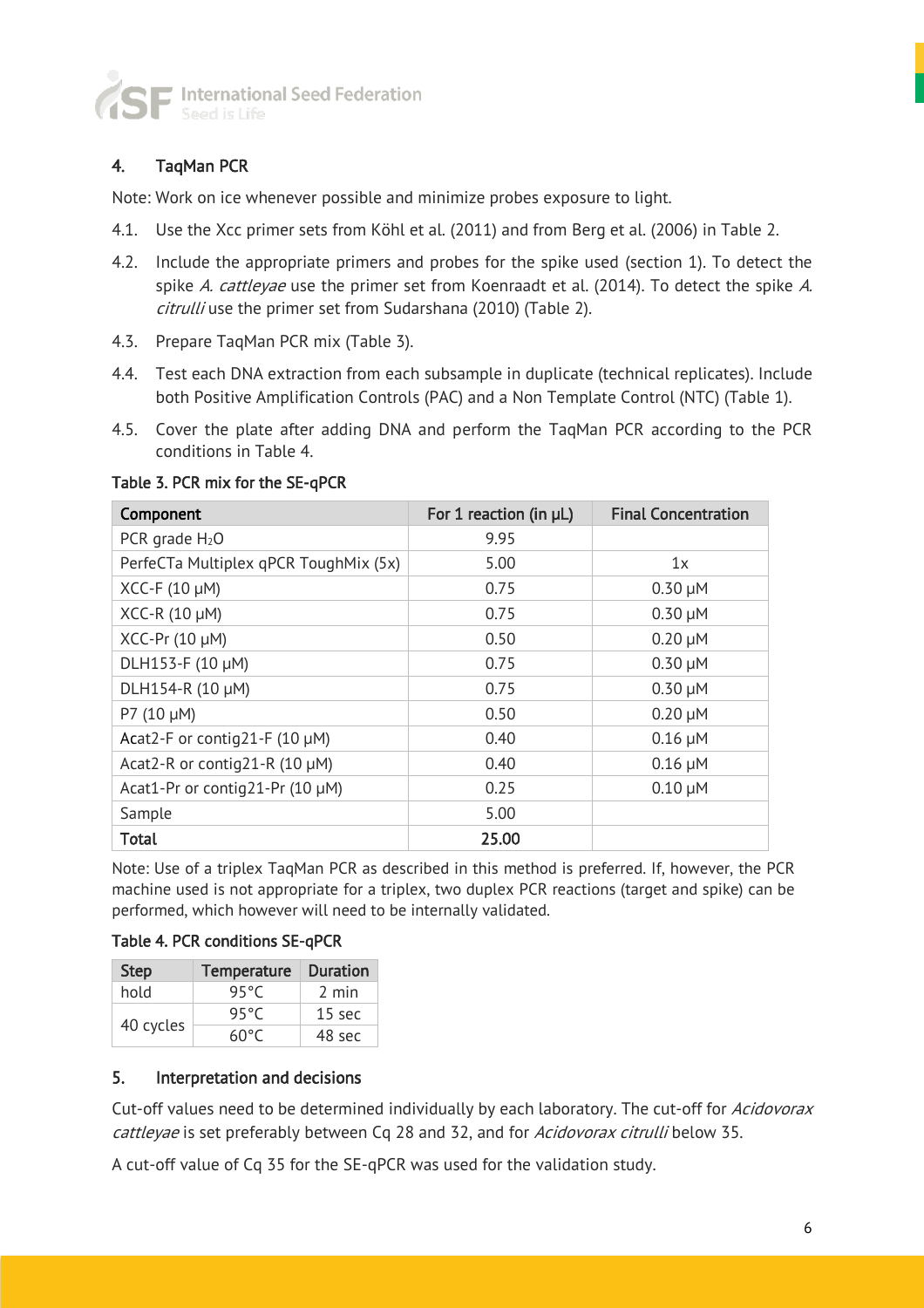

For interpretation and decision making, the results from both primer sets need to be taken into account, see Table 5. Test results are only valid when all included controls presented in Table 1 give the expected result.

| Köhl TaqMan | <b>Berg TagMan</b> | qPCR result                          | Follow-up             |
|-------------|--------------------|--------------------------------------|-----------------------|
| Positive    | Positive           | Target DNA for Xcc detected          | Dilution plating      |
| Negative    | Positive           | Target DNA for Xcr detected          | Dilution plating      |
| Positive    | Negative           | Inconclusive                         | Dilution plating      |
| Negative    | Negative           | No target DNA for Xcc / Xcr detected | No follow up required |

Table 5. Interpretation and decision table SE-qPCR

# DILUTION PLATING

#### **Material**

| Dilution bottles  | Incubator: operating at $28-30^{\circ}$ C             |
|-------------------|-------------------------------------------------------|
| NaCl (0.15M)      | pH meter                                              |
| Sterile spreader  | Controls                                              |
| Pipettes and tips | Plates of mFS, mCS20ABN and YDC media (recipes below) |

#### Table 6: Controls

| Positive Control (PC1)         | A known strain of Xcc                   |
|--------------------------------|-----------------------------------------|
| Positive Control (PC2)         | A known strain of Xcr                   |
| Negative Process Control (NPC) | Extraction buffer (NaCl with Tween™ 20) |

#### Media recipes

#### I mFS semi-selective medium (Schaad et al. 1989)

| Compound                                                       | Amount/L         |
|----------------------------------------------------------------|------------------|
| K <sub>2</sub> HPO <sub>4</sub>                                | 0.8 <sub>q</sub> |
| KH <sub>2</sub> PO <sub>4</sub>                                | 0.8 <sub>q</sub> |
| KNO <sub>3</sub>                                               | 0.5 <sub>q</sub> |
| MqSO <sub>4</sub> .7H <sub>2</sub> O                           | 0.1 <sub>q</sub> |
| Yeast extract                                                  | 0.1 <sub>q</sub> |
| Methyl Green (1% aq.)                                          | $1.5$ mL         |
| Soluble starch (Merck 1252)                                    | 25.0q            |
| Agar (BD Bacto™ Agar)                                          | 15.0q            |
| Nystatin <sup>ª</sup> (10 mg/mL in 50% (v/v) ethanol)          | 35 mg (3.5 mL)   |
| D-Methionine <sup>a</sup> (1 mg/mL in 50% ( $v/v$ ) ethanol)   | 3 mg (3.0 mL)    |
| Pyridoxine HCl <sup>a</sup> (1 mg/mL in 50% ( $v/v$ ) ethanol) | $1$ mg $(1$ mL)  |
| Cephalexin <sup>a</sup> (20 mg/mL in 50% (v/v) ethanol)        | 50 mg (2.5 mL)   |
| Trimethoprim <sup>a</sup> (10 mg/mL in 70% (v/v) ethanol)      | 30 mg (3 mL)     |

<sup>a</sup> Added after autoclaving.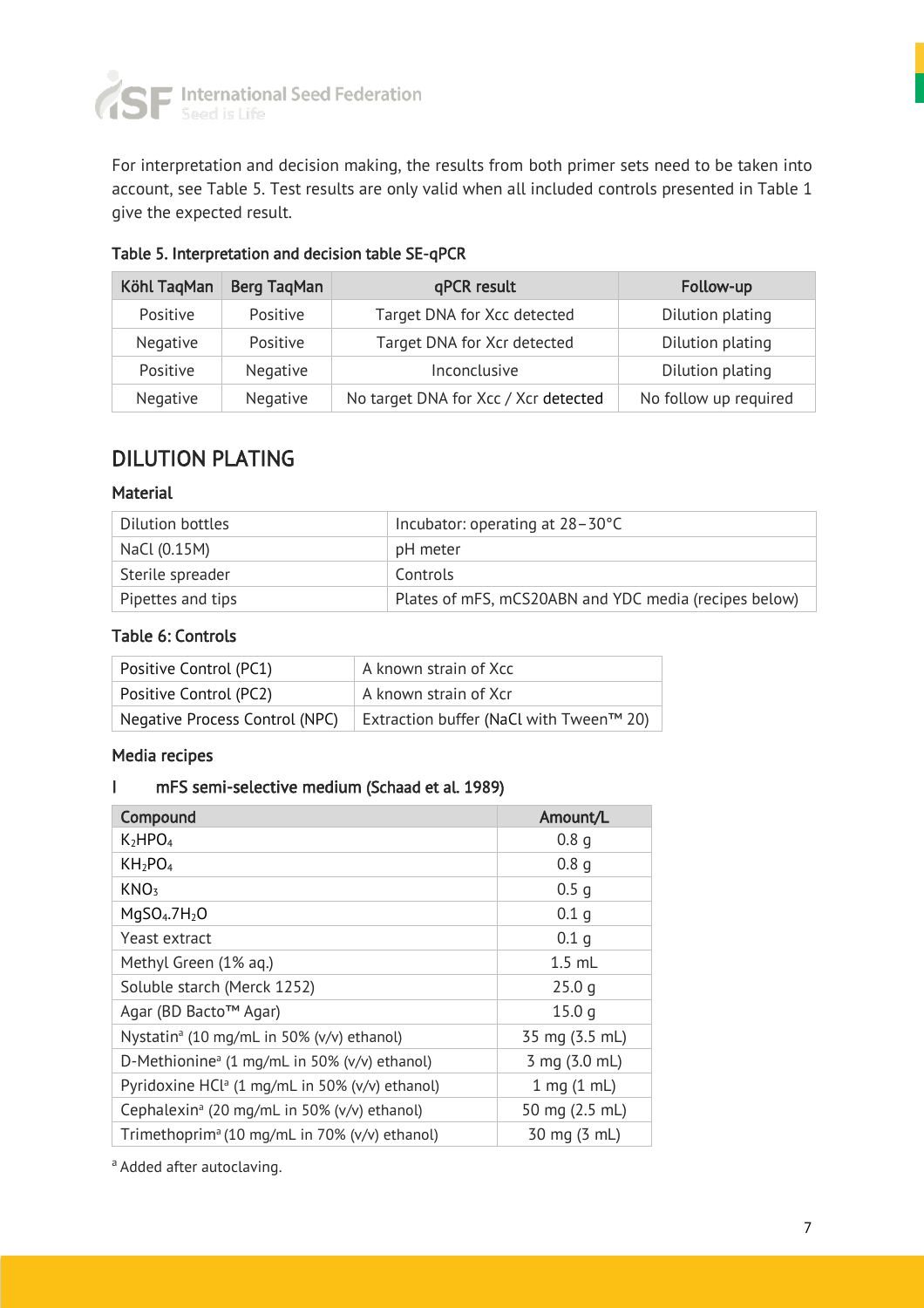

#### II mCS20ABN semi-selective medium

| Compound                                                                | Amount/L          |
|-------------------------------------------------------------------------|-------------------|
| Soya peptone                                                            | 2.0 <sub>q</sub>  |
| Tryptone (BD Bacto™ Tryptone)                                           | 2.0 <sub>q</sub>  |
| KH <sub>2</sub> PO <sub>4</sub>                                         | 2.8q              |
| $(NH4)2HPO4$                                                            | 0.8 <sub>q</sub>  |
| MqSO <sub>4</sub> .7H <sub>2</sub> O                                    | 0.4 <sub>q</sub>  |
| L-Glutamine                                                             | 6.0q              |
| L-Histidine                                                             | 1.0 <sub>q</sub>  |
| D-Glucose (dextrose)                                                    | 1.0 <sub>q</sub>  |
| Soluble starch (Merck 1252)                                             | 25.0q             |
| Agar (BD Bacto™ Agar)                                                   | 18.0 <sub>q</sub> |
| Nystatin <sup>a</sup> (10 mg/mL in 50% (v/v) ethanol)                   | 35 mg (3.5 mL)    |
| Neomycin sulphate <sup>a</sup> (20 mg/mL in distilled/ultra-pure water) | 40 mg (2.0 mL)    |
| Bacitracin <sup>a</sup> (50 mg/mL in 50% (v/v) ethanol)                 | 100 mg (2.0 mL)   |

a Added after autoclaving

#### Preparation

1. Weigh all ingredients, except the antibiotics, pyridoxine-HCl and D-methionine.

- Note: For starch hydrolysis the source of starch used in the selective media is critical. Verify that each new batch of starch gives clear zones of hydrolysis with reference cultures of Xcc.
- 2. Dissolve them in a suitable container in distilled/ultra-pure water.
- 3. Adjust pH to 6.5, if necessary.
- 4. Autoclave at 15 psi for 15 min at 121°C.
- 5. Prepare antibiotics, pyridoxine-HCl and D-methionine solutions, and filter sterilize as appropriate.
- Note: Antibiotics stock solutions and other supplements prepared in distilled/de-ionized water must be sterilized using a 0.2 µm bacterial filter. Alternatively, add the antibiotic powder to the autoclaved distilled/de-ionized water. Solutions prepared in ethanol need no sterilization.
- 6. Allow medium to cool to approx. 50°C prior to adding antibiotics, pyridoxine-HCl and Dmethionine solutions.
- 7. Mix the molten medium thoroughly but gently to avoid air bubbles and pour plates (18 mL per 90 mm plate).
- 8. Leave plates to cool down and dry under sterile conditions.

#### Storage of prepared plates

Store inverted plates in polythene bags at 4°C. Antibiotic activity will drop during storage, and needs to be checked at the moment of use.

Depending on the source of starch, pre-storage of plates in the refrigerator (4°C) for at least four days before use may result in more easily visible zones of starch hydrolysis.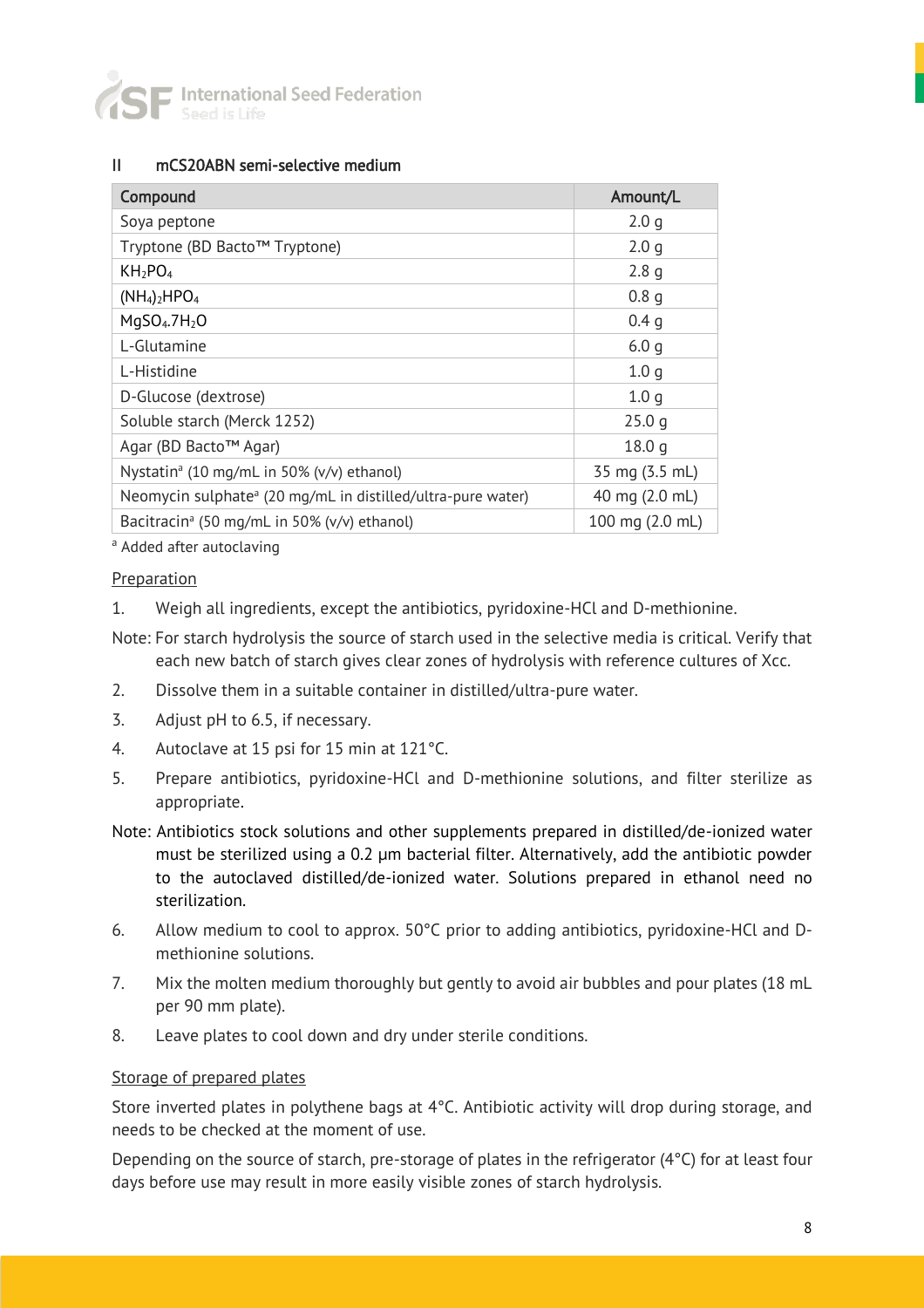

#### III Yeast dextrose chalk (YDC) agar (Wilson et al. 1967)

| Compound               | Amount/L          |
|------------------------|-------------------|
| Agar (BD Bacto™ Agar)  | 15.0q             |
| Yeast extract          | 10.0 <sub>q</sub> |
| $CaCO3$ (light powder) | 20.0 <sub>q</sub> |
| D-Glucose (dextrose)   | 20.0 <sub>q</sub> |

#### **Preparation**

- 1. Weigh all ingredients and put them into a suitable oversized container (e.g. 250 mL of medium in a 500 mL bottle/flask) to allow swirling of the medium just before pouring.
- 2. Dissolve in 1,000 mL of deionized water by steaming the mix.
- 3. Autoclave at 15 psi for 15 min at 121°C and allow the medium to cool to approx. 50°C.
- 4. Swirl the bottle/flask to ensure an even distribution of  $CaCO<sub>3</sub>$  and avoid air bubbles. Pour 22 mL on to each 90 mm plate.
- 5. Leave plates to cool down and dry under sterile conditions.

#### Storage of prepared plates

Store inverted plates in polythene bags at room temperature. Prepared plates can be stored for several months provided they do not dry out.

#### 1. Dilution and plating

- 1.1. Prepare two serial ten-fold dilutions from the seed extract by i.) Pipetting 0.5 mL of the extract into 4.5 mL of sterile NaCl to give a  $10^1$  dilution and ii.) Pipetting 0.5 mL of the  $10^1$ dilution into 4.5 mL of sterile NaCl to give a 10<sup>2</sup> dilution. Vortex well all dilutions.
- 1.2. Pipette 100 µL of each dilution and the undiluted seed extract onto plates of the mFS and mCS20ABN selective media and spread over the surface.
- 1.3. Incubate plates at 28–30°C and examine after 3–4 days.

#### 2. Positive control (culture or reference material)

2.1. Prepare a suspension of a known Xcc and Xcr strain in sterile NaCl or reconstitute standardized reference material according to the supplier's instructions.

Note: Xcc and Xcr cannot be distinguished by their colony morphology.

- 2.2. Dilute sufficiently to obtain dilutions containing approx.  $10<sup>2</sup>$  to  $10<sup>4</sup>$  CFU/mL.
- 2.3. Pipette 100 µL of appropriate dilutions onto plates of both semi-selective media (mFS, mCS20ABN) and spread over the surface.
- 2.4. Incubate plates with the sample plates.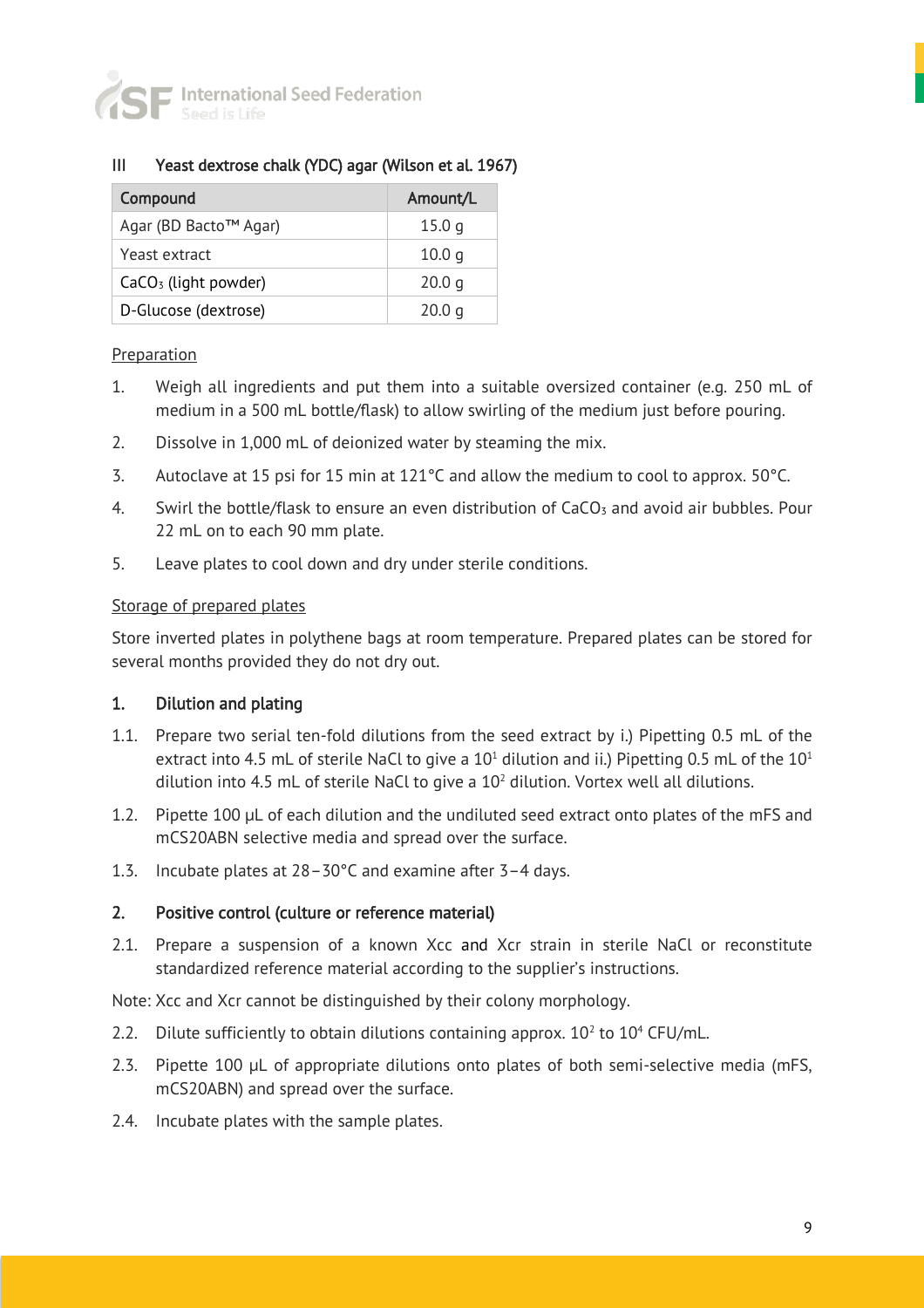

#### 3. Sterility check (Negative Process Control)

3.1. Prepare a dilution series from a sample of the extraction medium (e.g. NaCl plus Tween™ 20), without seeds. Plate each dilution on the two semi-selective media, spread over the surface and incubate (as in 1.2. and 1.3.).

#### 4. Examination of the plates

- 4.1. Examine the sterility check and positive control plates. There should be no growth on dilution plates being used as a sterility check. The number of bacteria on the dilution plates should be consistent with the dilution, i.e. it should decrease approx. ten-fold with each dilution.
- 4.2. Examine the sample plates for the presence of typical Xcc / Xcr colonies by comparing them with the positive control plates. Dilution plates prepared from the positive control isolate or reference material, should give single colonies with typical morphology. The numbers of colonies on dilution plates prepared from the positive control isolate or reference material should be similar on both media.
- 4.3. After 3–4 days Xcc / Xcr colonies on mFS are small, pale green, mucoid and surrounded by a zone of starch hydrolysis. This zone appears as a halo that may be easier to see with a black background (Figure 2a). Colonies may show marked variation in size and may be visible on mFS after 3 days; if not, incubate for an additional day.
- 4.4. After 3–4 days, Xcc / Xcr colonies on mCS20ABN are pale yellow, mucoid and surrounded by a zone of starch hydrolysis (Figure 2b). Colonies may show marked variation in size. Depending on the number of colonies present, it may be easier to evaluate plates after 3 days, before coalescence of starch hydrolysis zones that can make identification of suspect colonies more difficult.
- 4.5. Incubation of the plates at 4°C for several hours before recording may result in sharper zones of starch hydrolysis with some starch sources.
- 4.6. Verify that the plates are readable according to the dilution plating best practices, and record the presence of suspect colonies.

#### 5. Confirmation identification of suspect colonies

- 5.1. Subculture suspect colonies to sectored plates of YDC. To avoid the potential for crosscontamination of isolates, use a new sectored plate for each subsample. The precise numbers of colonies sub-cultured will depend on the number and variability of suspect colonies on the plate: if present, at least six colonies should be sub-cultured per subsample.
- 5.2. Subculture the positive control isolate to a sectored plate for comparison.
- 5.3. Incubate sectored plates for 24–48 h at 28–30°C.
- 5.4. Compare the appearance of growth with the positive control. On YDC, Xcc / Xcr colonies are pale yellow and mucoid / fluidal (Figure 3). The positive control isolate(s) or reference material should give colonies with typical morphology on YDC.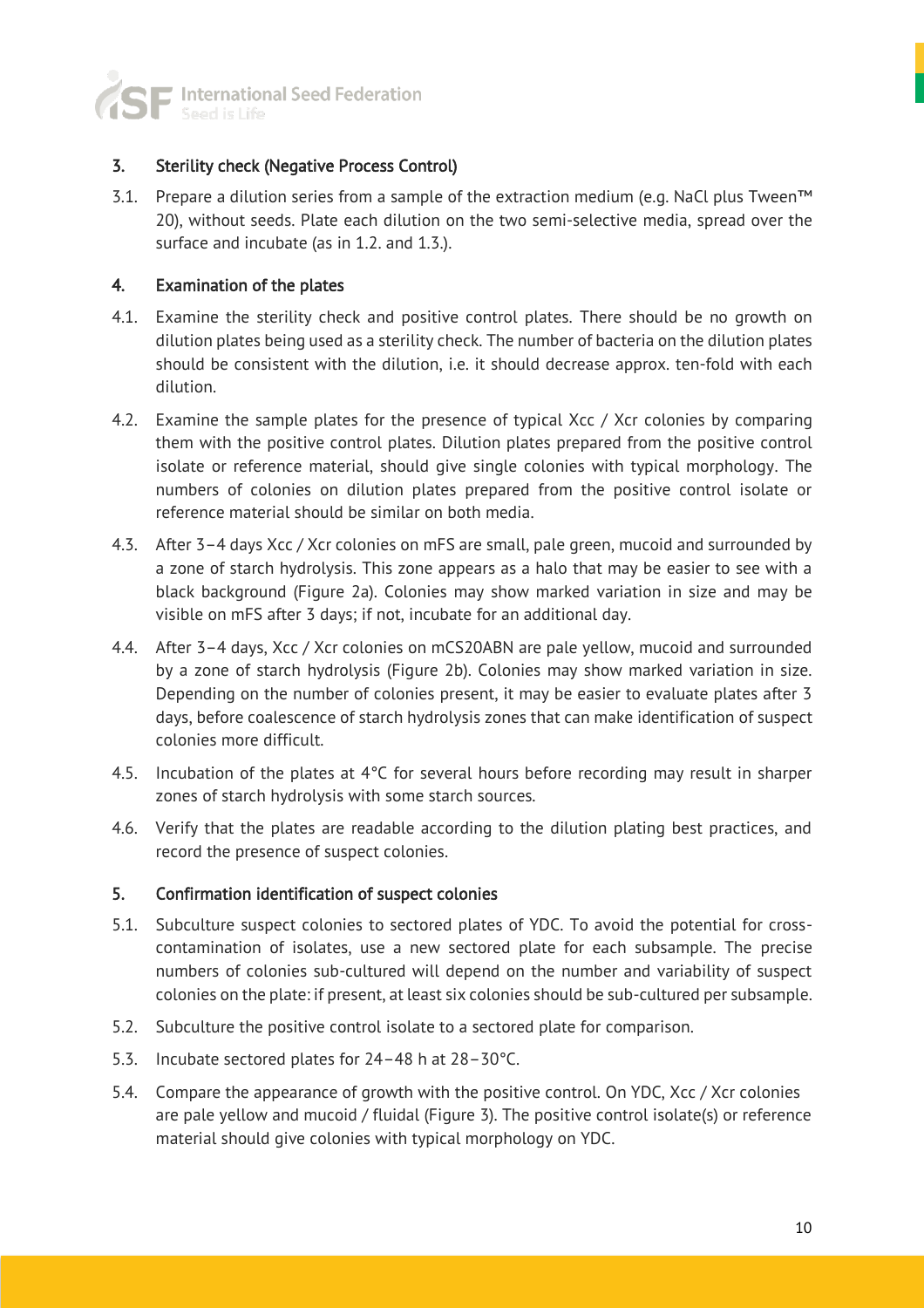

- 5.5. The identity of the isolates can be confirmed by the TaqMan PCR. The pathogenicity of the isolates should be confirmed using known susceptible *Brassica* seedlings of known susceptibility by pathogenicity assay.
- Note: As non-pathogenic isolates may also be present in seed lots it is essential to subculture at least the minimum number of suspect colonies specified (six per subsample), and to test the pathogenicity of all Xanthomonas-like sub-cultured isolates by a pathogenicity or PCR assay.
- 5.6. Record results for each colony sub-cultured



Figure 2. Plates of mFS (a) and mCS20ABN (b) after 5 d of incubation at 28°C showing typical colonies of Xcc surrounded by zones of starch hydrolysis



Figure 3. Typical yellow mucoid growth of isolates of Xcc on a sectored plate of YDC after 3 days at 28°C. Suspect cultures are indicated by arrows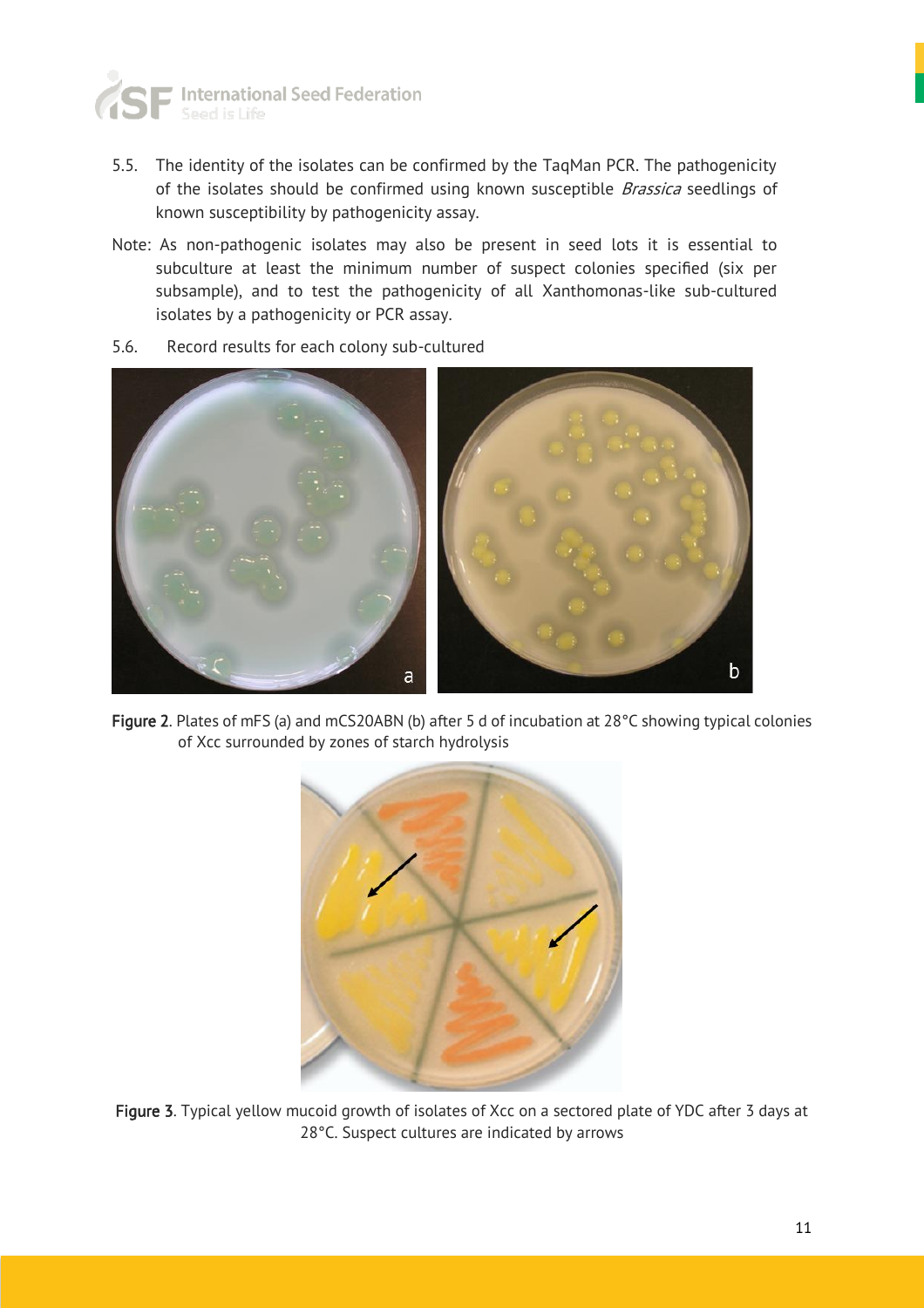

# TAQMAN PCR FOR IDENTIFICATION OF SUSPECT COLONIES

#### Material

| Controls                              | NaOH (0.5M)          |
|---------------------------------------|----------------------|
| TagMan PCR mix, primers and equipment | Tris-HCl $(1M)$ pH 8 |
| NaCl (0.15M)                          | Centrifuge           |
| Optical Density (OD) meter            |                      |

#### Table 7. Primer-sequences and references

| Name | Sequence                                                             | Source    |
|------|----------------------------------------------------------------------|-----------|
| Wu-F | $\vert$ 5' – CAA CGC GAA GAA CCT TAC C – 3'                          |           |
|      | Wu-R $\parallel$ 5' – ACG TCA TCC CCA CCT TCC – 3'                   | Wu et al. |
|      | Wu-Pr1   5' - TEXAS RED - ACG ACA ACC ATG CAC CAC CTG - BHQ2 - 3'    | 2008      |
|      | Wu-Pr2   $5'$ - TEXAS RED - ACG ACA GCC ATG CAG CAC CT - BHQ2 - $3'$ |           |

#### Table 8. Controls

| Positive Process Control 1 (PPC1)    | Freshly prepared suspension of Xcc               |
|--------------------------------------|--------------------------------------------------|
| Positive Process Control 2 (PPC2)    | Freshly prepared suspension of Xcr               |
| Negative Process Control (NPC)       | Freshly prepared suspension of non-target colony |
| Internal Amplification Control (IAC) | Universal bacterial primers (Wu et al. 2008)     |
| Non Template Control (NTC)           | Nucleic acid-free water                          |

#### Buffers

#### I NaCl 0.15M

| Compound                   | Amount/L         | Amount/500 mL |
|----------------------------|------------------|---------------|
| Sodium chloride (NaCl)     | 8.5 <sub>q</sub> | 4.25 g        |
| Distilled/de-ionized water | 1000 mL          | 500 mL        |

Note: For extraction of seeds, add 20 µL of sterile Tween™ 20 per 100 mL after autoclaving.

#### II NaOH 0.5M

| Compound                   | Amount/L          |
|----------------------------|-------------------|
| NaOH                       | 20q               |
| Distilled/de-ionized water | $1000 \text{ ml}$ |

#### Storage of buffers

Provided containers are tightly closed, the buffers may be stored at room temperature for several months before use.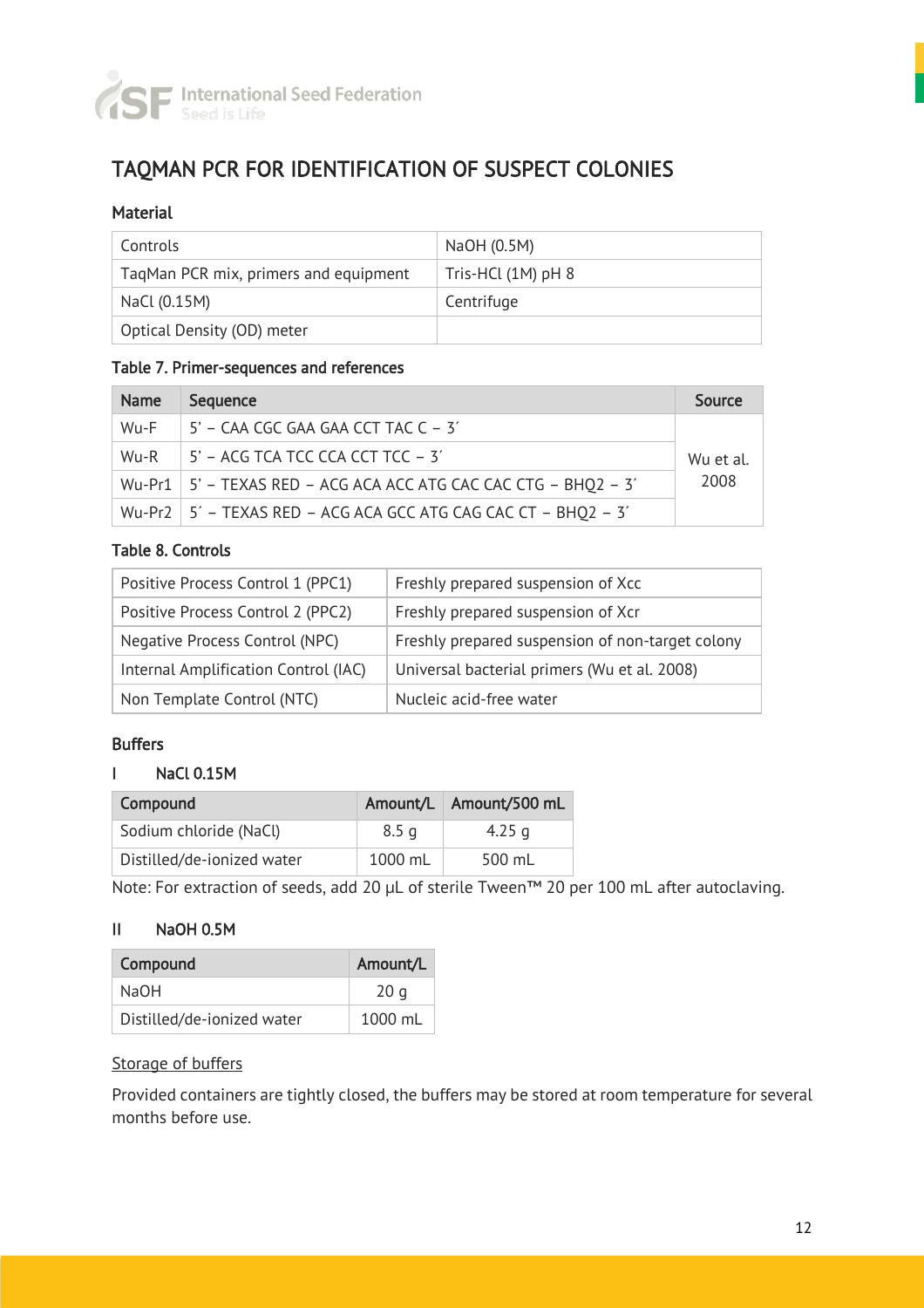

#### 1. DNA isolation

The template DNA from single colonies for qPCR can be obtained by several means. The method presented here was used for the validation of this protocol.

- 1.1. Make a slightly turbid cell suspension (OD600 nm approximately 0.05) in 1.0 mL sterile NaCl from the suspected cultures on YDC medium and the positive controls (Table 8). In addition, a non-suspect isolate should be used as a negative process control (NPC).
- 1.2. Centrifuge bacterial suspensions at 8,000 rpm for 5 min at room temperature. Discard the supernatant and re-suspend the pellet with 500 µL of 0.5 M NaOH.
- 1.3. Incubate for 10 min at 100°C.
- 1.4. Suspensions can be stored at –20°C until identification.

#### 2. TaqMan PCR

- 2.1. Use the Xcc specific pair primers and probes from Köhl et al. (2011) and from Berg et al. (2006) (Table 2).
- 2.2. Use the universal primers and probes from Wu et al. (2008) (Table 7) to validate the PCR reaction.
- 2.3. Prepare the reaction mixture (Table 9 and 10 for duplex reaction).
- 2.4. Perform the PCR reaction in a real-time PCR instrument according to the PCR conditions (Table 11).
- Note: The preparation of the PCR mixture and the amplification PCR program should be adapted to available material and equipment of individual laboratories testing for Xcc under the condition that results will be validated by PCR controls. Validation studies showed that PCR results were more dependent on laboratory conditions than on PCR protocol when different PCR mixes, and amplification products were used in laboratories.

Table 9. PCR mix TaqMan PCR Berg / Wu duplex

| Component                             | For 1 reaction (in $\mu$ L) | <b>Final concentration</b> |
|---------------------------------------|-----------------------------|----------------------------|
| DLH153 (10 µM)                        | 1.25                        | $0.5 \mu M$                |
| DLH154 (10 µM)                        | 1.25                        | $0.5 \mu M$                |
| P7 (10 µM, FAM)                       | 0.50                        | $0.2 \mu M$                |
| Wu-F (10 µM)                          | 0.50                        | $0.2 \mu M$                |
| Wu-R (10 µM)                          | 0.50                        | $0.2 \mu M$                |
| Wu-Pr1 (TexRed, 10 µM)                | 0.50                        | $0.2 \mu M$                |
| Wu-Pr2 (TexRed, 10 µM)                | 0.50                        | $0.2 \mu M$                |
| PerfeCTa Multiplex qPCR ToughMix (5x) | 5.00                        | 1x                         |
| PCR grade $H_2O$                      | 10.00                       |                            |
| Template DNA                          | 5.00                        |                            |
| <b>Total</b>                          | 25.00                       |                            |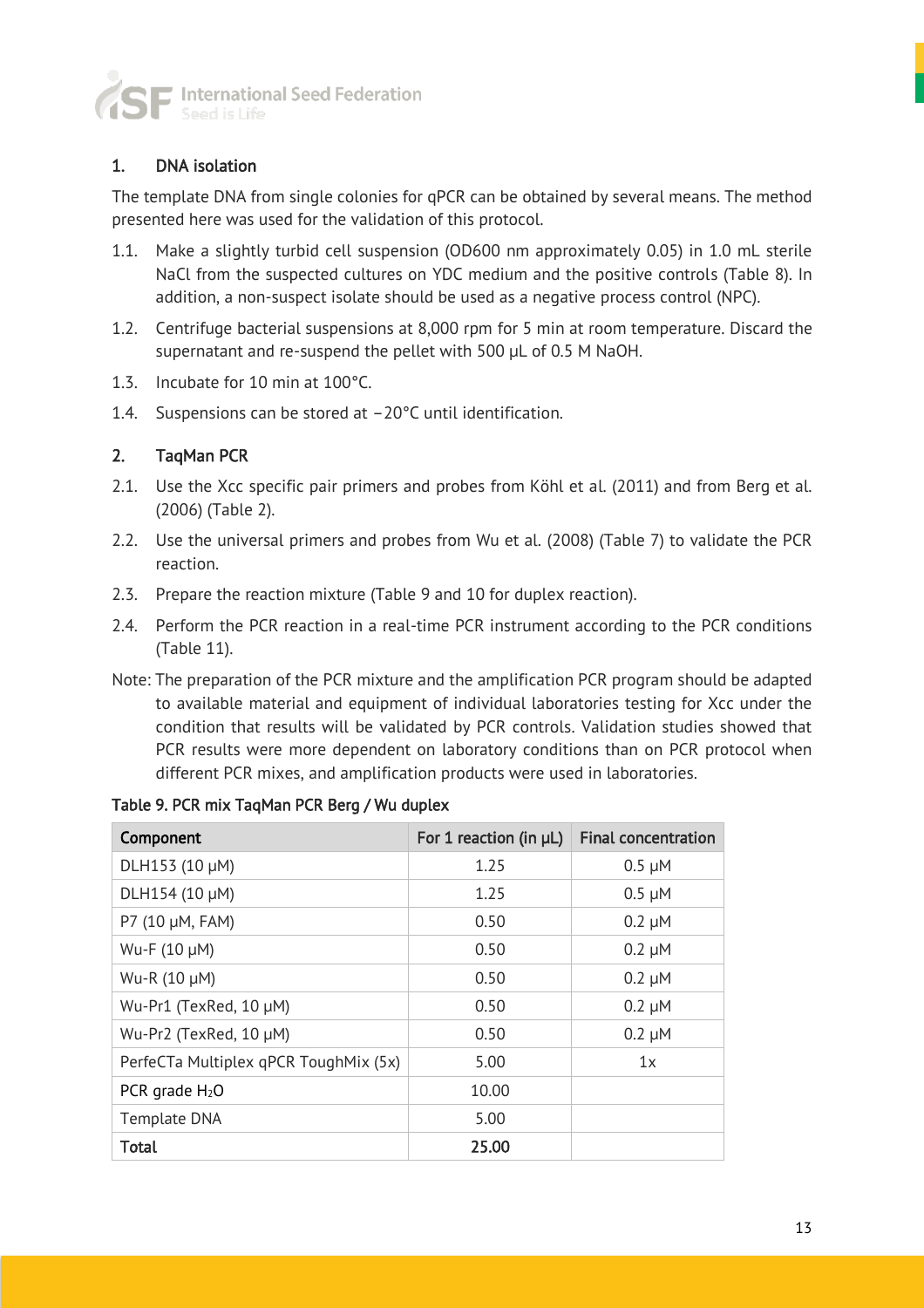

| Component                             | For 1 reaction (in $\mu$ L) | <b>Final concentration</b> |
|---------------------------------------|-----------------------------|----------------------------|
| $XCC-F (10 \mu M)$                    | 0.5                         | $0.2 \mu M$                |
| $XCC-R (10 \mu M)$                    | 0.5                         | $0.2 \mu M$                |
| $XCC-Pr(10 \mu M, Vic)$               | 0.5                         | $0.2 \mu M$                |
| Wu-F (10 µM)                          | 0.5                         | $0.2 \mu M$                |
| Wu-R (10 µM)                          | 0.5                         | $0.2 \mu M$                |
| Wu-Pr1 (TexRed, 10 µM)                | 0.5                         | $0.2 \mu M$                |
| Wu-Pr2 (TexRed, 10 µM)                | 0.5                         | $0.2 \mu M$                |
| PerfeCTa Multiplex qPCR ToughMix (5x) | 5.0                         | 1x                         |
| PCR grade $H_2O$                      | 11.5                        |                            |
| Template DNA                          | 5.0                         |                            |
| Total                                 | 25.0                        |                            |

#### Table 10. PCR mix TaqMan PCR Köhl / Wu duplex

Note: make sure that the template DNA is at room temperature when added to the mix to prevent temperature linked chemical reactions prior to PCR

Table 11. PCR conditions TaqMan PCR

| <b>Step</b> | <b>Temperature</b> | <b>Duration</b>   |
|-------------|--------------------|-------------------|
| hold        | 95°C               | $10 \text{ min}$  |
|             | 95°C               | 15 <sub>sec</sub> |
| 40 cycles   | 60°C               | 30 sec            |

- 2.5. Determine the cut off values; Cq values of positive controls should consistently be lower than 30. The cut-off Cq value of the internal amplification control (IAC) should be below 35, and the expected range is to be determined by the user based on experimental data.
- Note: In the case of universal bacterial primers, positive reactions may occur in non-template controls (NTC) due to the presence of residual DNA in Taq enzyme reagents. The IAC Cq values from reactions on suspect isolates should indicate at least a 10-fold higher concentration of bacterial DNA than the IAC Cq values from the NTC reactions; the difference between Cq values should be more than 3.3.

#### 5. Interpretation and decisions

For interpretation and decision making, the results from both primer sets need to be taken into account, see Table 12. Test results are only valid when all included controls presented in Table 8 give the expected result.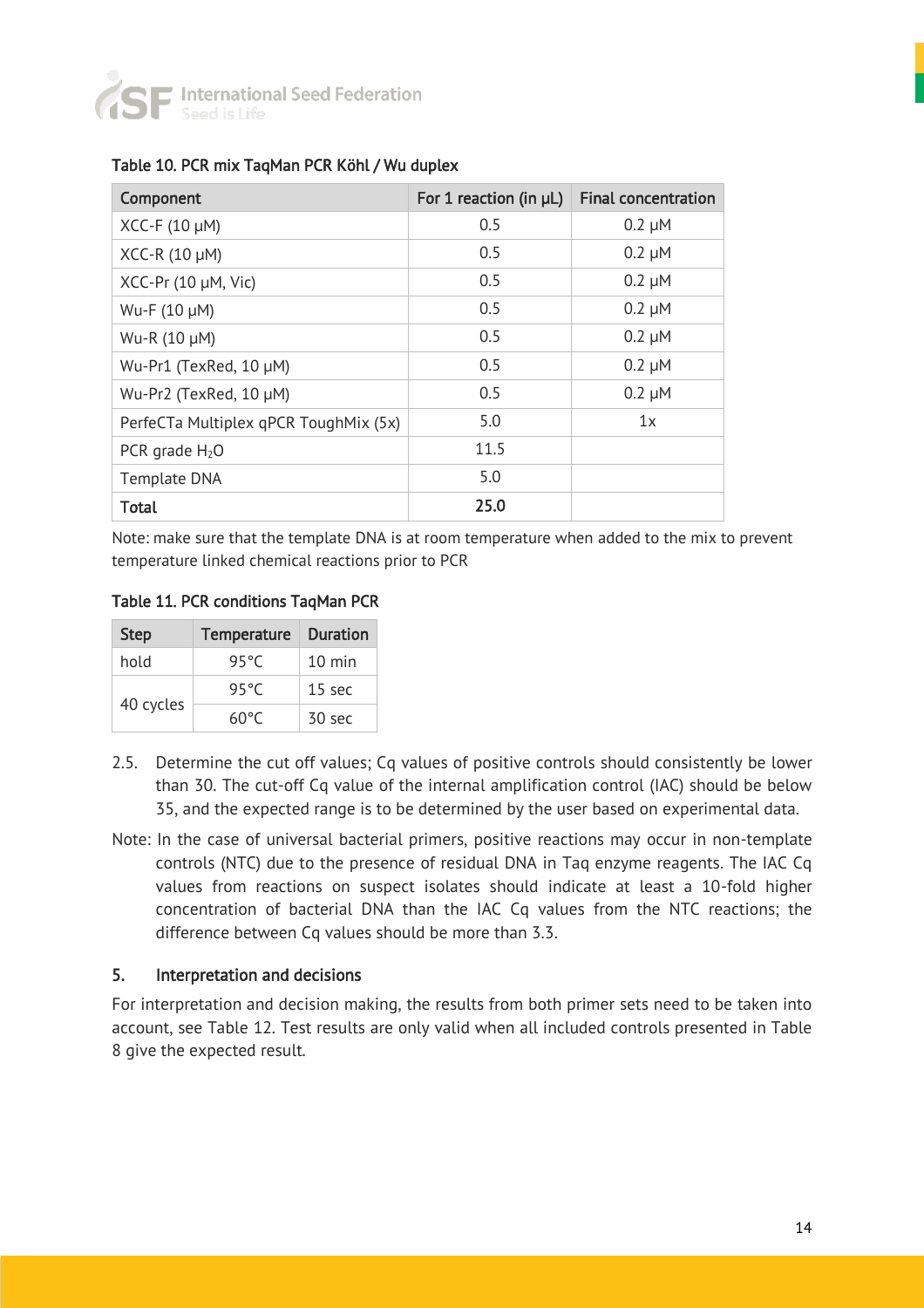

| Köhl<br>TaqMan | <b>Berg</b><br><b>TagMan</b> | qPCR Result                             | Follow-up                           |
|----------------|------------------------------|-----------------------------------------|-------------------------------------|
| Positive       | Positive                     | Target DNA for Xcc detected             | Pathogenicity test for confirmation |
| Negative       | Positive                     | Target DNA for Xcr detected             | Pathogenicity test for confirmation |
| Positive       | Negative                     | Inconclusive                            | Pathogenicity test for confirmation |
| Negative       | Negative                     | No target DNA for Xcc / Xcr<br>detected | Negative, no follow up              |

#### Table 12. Interpretation and decision table for the TaqMan PCR

### PATHOGENICITY ASSAY

#### **Material**

| <i>Brassica</i> seedlings: susceptible to all races of the pathogen (e.g. Sterile cocktail stick or insect |     |
|------------------------------------------------------------------------------------------------------------|-----|
| <i>B. oleracea</i> 'Wirosa')                                                                               | pin |

#### Table 13. Controls

| Positive Process Control (PPC1) | A known strain of Xcc                |
|---------------------------------|--------------------------------------|
| Positive Process Control (PPC2) | A known strain of Xcr                |
| Negative Control (NC)           | Sterile cocktail stick or insect pin |

#### 1. Pathogenicity assay

- 1.1. Grow seedlings of a *Brassica* cultivar known to be susceptible to all races of Xcc (e.g. cabbage 'Wirosa', see Vicente et al. 2001) in small pots or modules until at least 3–4 true leaf stage.
- 1.2. Scrape a small amount of bacterial growth directly from a 24–48 h YDC culture (e.g. sectored plate) with a sterile cocktail stick or insect pin.
- 1.3. Inoculate six of the major veins at a point near the leaf edges on the two youngest leaves by stabbing with the cocktail stick or insect pin.
- 1.4. The number of plants which should be inoculated will depend on the variability of the cultivar and experience of the operator, but  $1-3$  plants per isolate should usually be sufficient. It is better to inoculate more isolates with 1 plant per isolate than fewer isolates with 3 plants per isolate.
- 1.5. Inoculate with the positive control isolate and stab with a sterile cocktail stick or insect pin as a negative control. Positive control isolates as well as a negative control should be included in every pathogenicity test (Table 13).
- 1.6. Grow on plants at 20–25°C.
- 1.7. Examine plants for the appearance of typical progressive V-shaped, yellow/necrotic lesions with blackened veins caused by the vascular pathogen Xcc after 10–14 days (see Figure 4a). Symptoms may be visible earlier depending on temperature and the aggressiveness of the isolate. Compare with positive controls.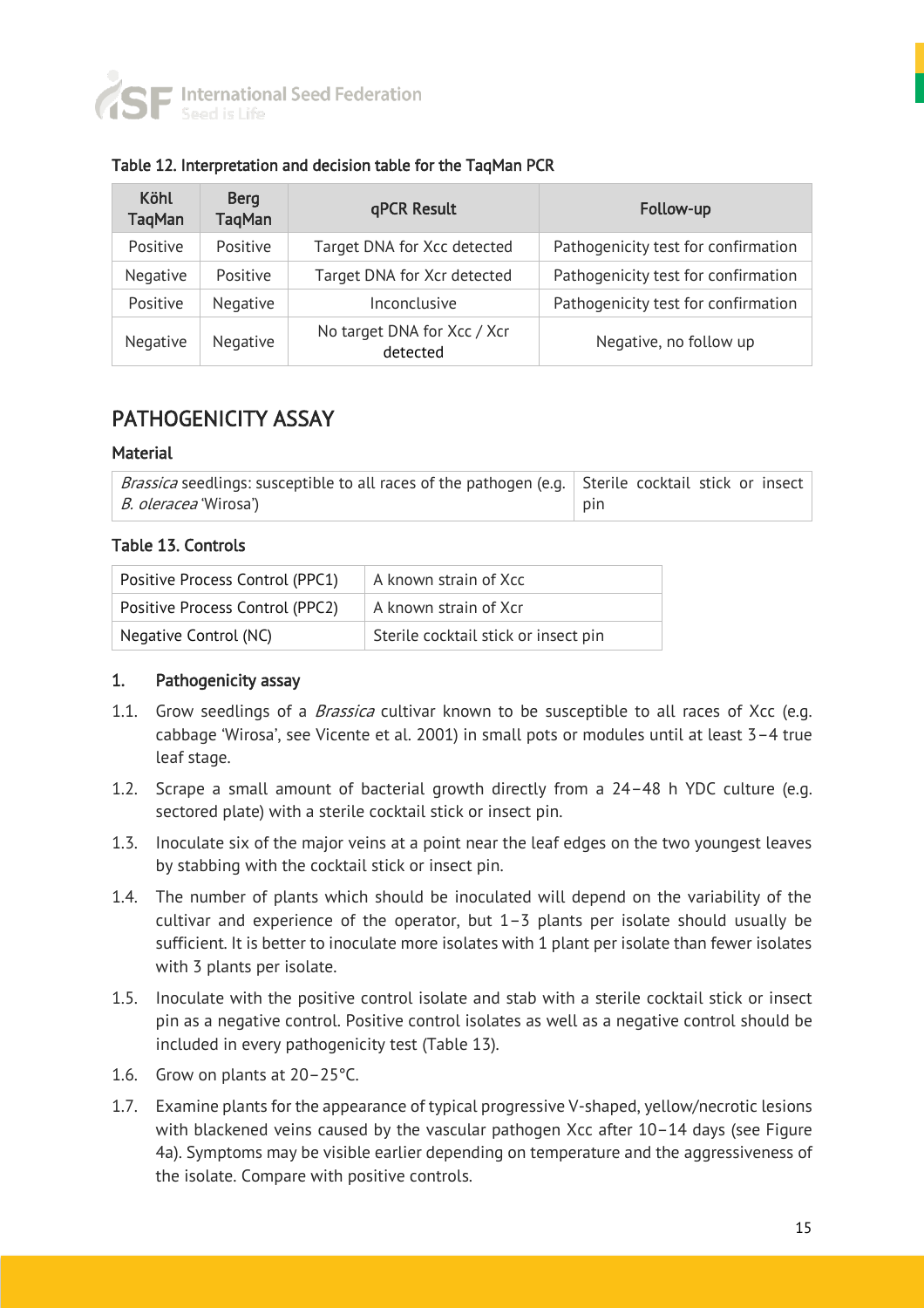

Note: The positive control isolate should give typical symptoms in the pathogenicity test. It is important to discriminate between the progressive lesions caused by Xcc and the limited dark necrotic lesions at the inoculation site caused by leaf spot Xcr (See Figure 4b, Kamoun et al. 1992; Alvarez et al. 1994; Tamura et al. 1994; Vicente et al. 2001; Roberts et al. 2004).



Figure 4. Cabbage leaves 7 days post-inoculation with Xcc (a) and Xcr (b). a. The lower left leaf was used as a negative control, typical symptoms of Xcc are black veins, wilting and chlorosis.

#### **REFERENCES**

- Alvarez, A. M., Benedict, A. A., Mizumoto, C. Y., Hunter, J. E. & Gabriel, D. W. (1994). Serological, pathological, and genetic diversity among strains of *Xanthomonas campestris* infecting crucifers. Phytopathology, 84, 1449-1457.
- Berg, T., Tesoriero, L. & Hailstones, D. L. (2006). A multiplex real-time PCR assay for detection of Xanthomonas campestris from brassicas. Letters in Applied Microbiology, 42, 624–630.
- Kamoun, S., Kamdar, H. V., Tola, E. & Kado, C. I. (1992). Incompatible interactions between crucifers and *Xanthomonas campestris* involve a vascular hypersensitive response: role of the hrpX locus. Molecular Plant- Microbe Interactions, 5, 22–33.
- Koenraadt, H., van Vliet, A., Jodlowska, A., Woudt, B., Ebskamp, M. & Bruinsma, M. (2014). Detection of Acidovorax citrulli in seed extracts of melon and watermelon with TaqMan PCR. 7th ISTA Seed Health Symposium. Edinburgh, United Kingdom, 12–14 June 2014.
- Köhl, J., Vlaswinkel, M., Groenenboom-de Haas, B. H., Kastelein, P., van Hoof, R. A., van der Wolf, J. M. & Krijger, M. (2011). Survival of pathogens of Brussels sprouts (*Brassica oleracea* Gemmifera Group) in crop residues. Plant Pathology, 60, 661–670.
- Roberts, S. J., Brough, J., Everett, B. & Redstone, S. (2004). Extraction methods for *Xanthomonas* campestris py. campestris from Brassica seed. Seed Science and Technology, 32, 439–453.
- Schaad, N. W. (1989). Detection of *Xanthomonas campestris* pv. *campestris* in Crucifers. In Detection of bacteria in seeds and other planting material (eds. A. W. Saettler, N. W. Schaad & D. A. Roth), pp. 68– 75. American Phytopathological Society, St. Paul, Minnesota, USA.
- Sudarshana, P. (2010). ISHI AAc primers evaluation. ISHI-Veg meeting, July 2010.
- Tamura, K., Takikawa, Y., Tsuyumu, S. & Goto, M. (1994). Bacterial spot of crucifers caused by Xanthomonas campestris pv. raphani. Annals of the Phytopathological Society of Japan, 60, 281–287.